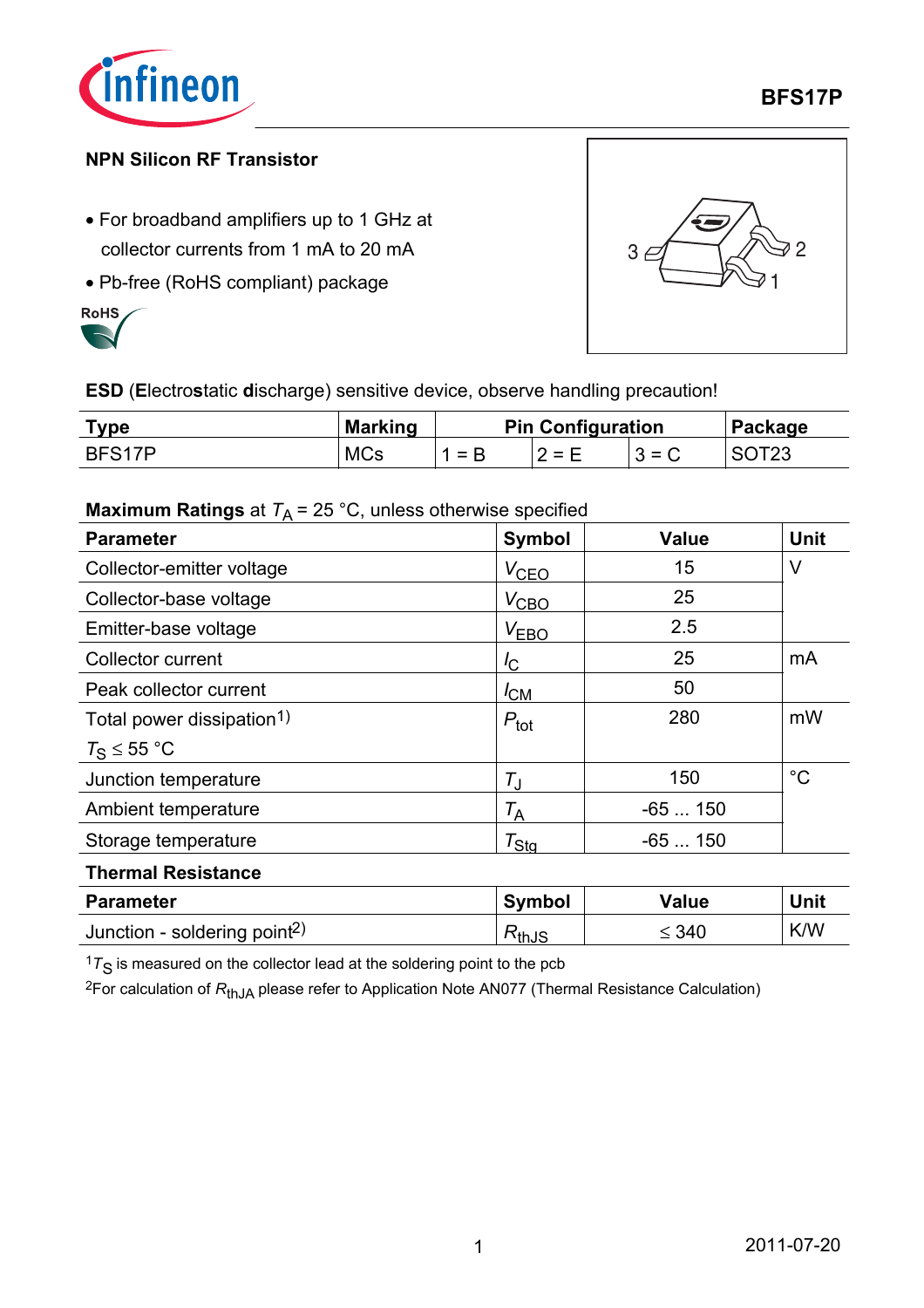

| <b>Parameter</b>                                        | <b>Symbol</b> | <b>Values</b> |      | Unit |        |
|---------------------------------------------------------|---------------|---------------|------|------|--------|
|                                                         |               | min.          | typ. | max. |        |
| <b>DC Characteristics</b>                               |               |               |      |      |        |
| Collector-emitter breakdown voltage                     | $V_{(BR)CEO}$ | 15            |      |      | $\vee$ |
| $I_{\rm C}$ = 1 mA, $I_{\rm B}$ = 0                     |               |               |      |      |        |
| Collector-base cutoff current                           | $I_{CBO}$     |               |      |      | μA     |
| $V_{\text{CB}}$ = 10 V, $I_{\text{F}}$ = 0              |               |               |      | 0.05 |        |
| $V_{\text{CB}}$ = 25 V, $I_{\text{F}}$ = 0              |               |               |      | 10   |        |
| Emitter-base cutoff current                             | $I_{EBO}$     |               |      | 100  |        |
| $V_{\text{FB}}$ = 2.5 V, $I_{\text{C}}$ = 0             |               |               |      |      |        |
| DC current gain                                         | $h_{FE}$      |               |      |      |        |
| $I_{\rm C}$ = 2 mA, $V_{\rm CF}$ = 1 V, pulse measured  |               | 40            |      | 150  |        |
| $I_{\rm C}$ = 25 mA, $V_{\rm CE}$ = 1 V, pulse measured |               | 20            | 70   |      |        |
| Collector-emitter saturation voltage                    | $V_{CEsat}$   |               | 0.1  | 0.4  | $\vee$ |
| $I_C = 10$ mA, $I_B = 1$ mA                             |               |               |      |      |        |

# **Electrical Characteristics** at  $T_A = 25^{\circ}$ C, unless otherwise specified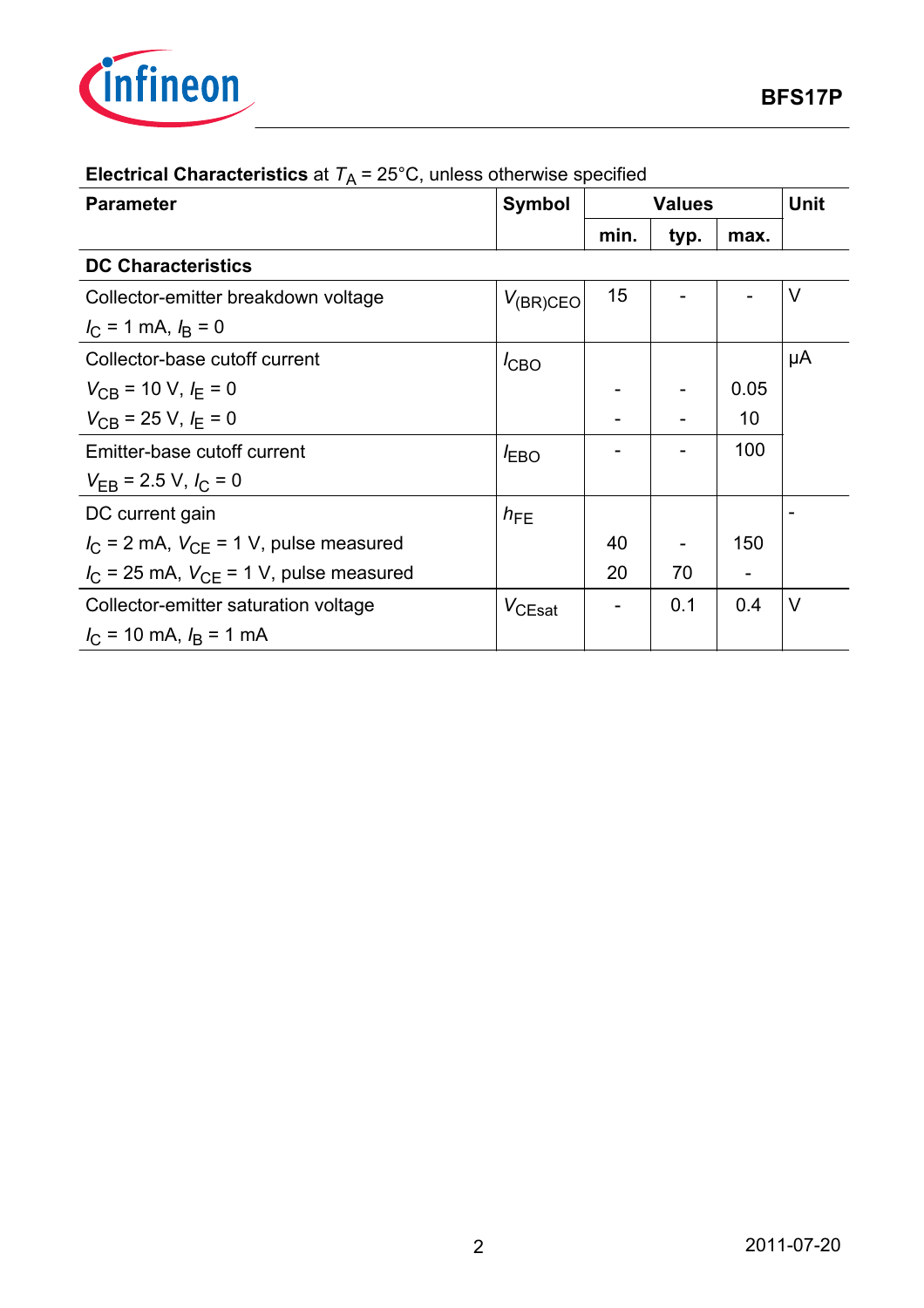

| <b>Parameter</b>                                                                   | <b>Symbol</b>    | <b>Values</b> |      | <b>Unit</b> |     |
|------------------------------------------------------------------------------------|------------------|---------------|------|-------------|-----|
|                                                                                    |                  | min.          | typ. | max.        |     |
| AC Characteristics (verified by random sampling)                                   |                  |               |      |             |     |
| <b>Transition frequency</b>                                                        | $f_{\mathsf{T}}$ |               |      |             | GHz |
| $I_{\rm C}$ = 2 mA, $V_{\rm CE}$ = 5 V, $f$ = 200 MHz                              |                  | 1             | 1.4  |             |     |
| $I_{\rm C}$ = 25 mA, $V_{\rm CE}$ = 5 V, $f$ = 200 MHz                             |                  | 1.3           | 2.5  |             |     |
| Collector-base capacitance                                                         | $C_{\rm cb}$     |               | 0.55 | 0.8         | pF  |
| $V_{CB} = 5 V$ , $f = 1$ MHz, $V_{BE} = 0$ ,                                       |                  |               |      |             |     |
| emitter grounded                                                                   |                  |               |      |             |     |
| Collector emitter capacitance                                                      | $C_{ce}$         |               | 0.27 |             |     |
| $V_{\text{CE}}$ = 5 V, $f$ = 1 MHz, $V_{\text{BE}}$ = 0,                           |                  |               |      |             |     |
| base grounded                                                                      |                  |               |      |             |     |
| Emitter-base capacitance                                                           | $C_{eb}$         |               | 0.9  | 1.45        |     |
| $V_{\text{FB}}$ = 0.5 V, $f$ = 1 MHz, $V_{\text{CB}}$ = 0,                         |                  |               |      |             |     |
| collector grounded                                                                 |                  |               |      |             |     |
| Minimum noise figure                                                               | $NF_{min}$       |               | 3.5  | 5           | dB  |
| $I_{\rm C}$ = 2 mA, $V_{\rm CE}$ = 5 V, $Z_{\rm S}$ = 50 $\Omega$ ,                |                  |               |      |             |     |
| $f = 800$ MHz                                                                      |                  |               |      |             |     |
| Transducer gain                                                                    | $ S_{21e} ^2$    |               | 13   |             | dB  |
| $I_{\rm C}$ = 20 mA, $V_{\rm CE}$ = 5 V, $Z_{\rm S}$ = $Z_{\rm L}$ = 50 $\Omega$ , |                  |               |      |             |     |
| $f = 500$ MHz                                                                      |                  |               |      |             |     |
| Third order intercept point at output                                              | IP <sub>3</sub>  |               | 21.5 |             | dBm |
| $V_{\text{CE}}$ = 5 V, $I_{\text{C}}$ = 20 mA, $f$ = 800 MHz,                      |                  |               |      |             |     |
| $Z_{\rm S}$ = $Z_{\rm{Sopt}}$ , $Z_{\rm{L}}$ = $Z_{\rm{Lopt}}$                     |                  |               |      |             |     |
| 1dB compression point                                                              | $P_{-1dB}$       |               | 10   |             |     |
| $I_{\rm C}$ = 20 mA, $V_{\rm CE}$ = 5 V, $Z_{\rm S}$ = $Z_{\rm L}$ = 50 $\Omega$ , |                  |               |      |             |     |
| $f = 800$ MHz                                                                      |                  |               |      |             |     |

## **Electrical Characteristics** at  $T_A = 25^\circ \text{C}$ , unless otherwise specified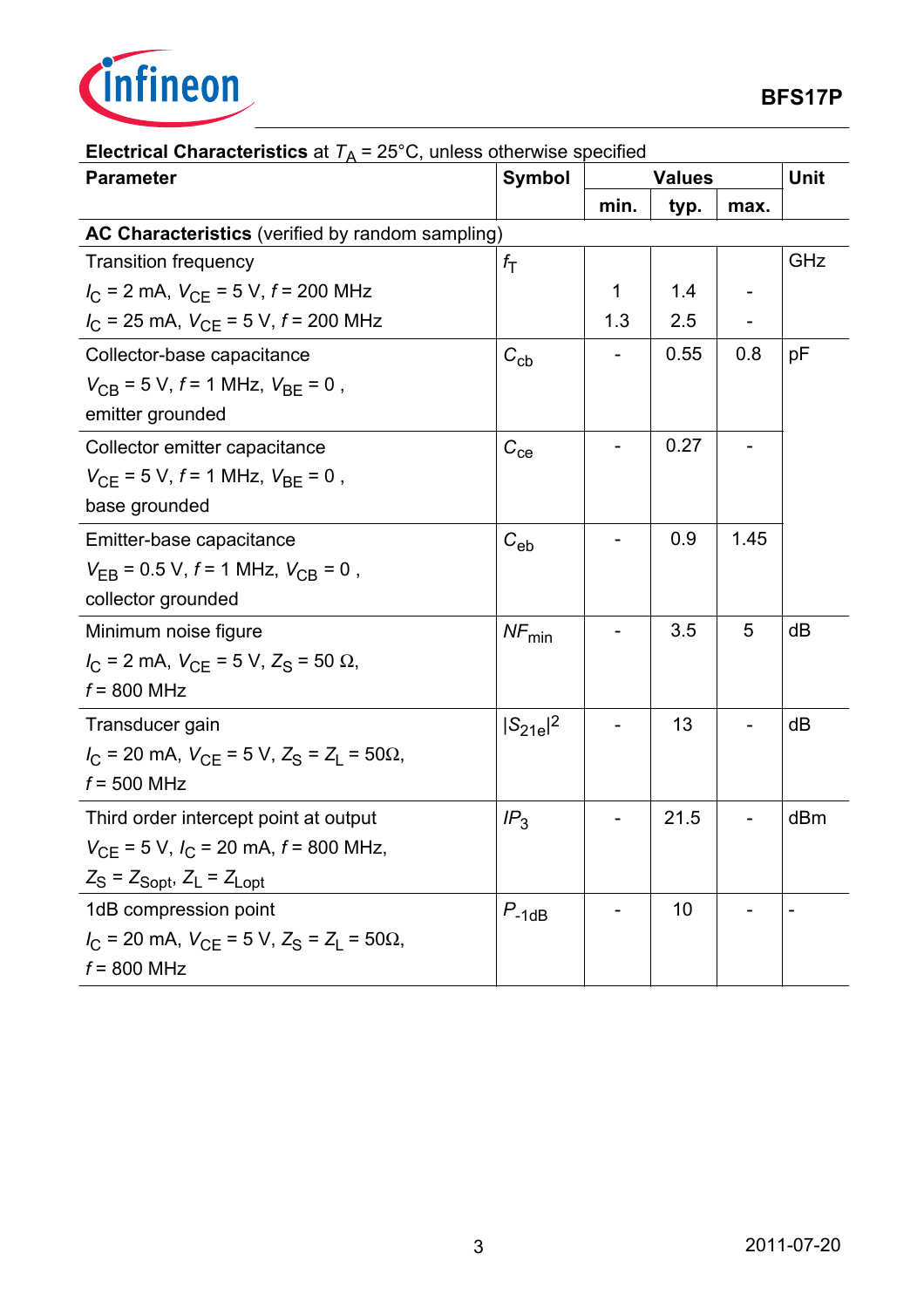

**BFS17P**

## **Total power dissipation**  $P_{\text{tot}} = f(T_S)$





## **Permissible Pulse Load**

 $P_{\text{totmax}}/P_{\text{totDC}} = f(t_p)$ 





**Collector-base capacitance**  $C_{\text{cb}} = f(V_{\text{CB}})$ **Emitter-base capacitance**  $C_{eb} = f(V_{EB})$ *f* = 1 MHz

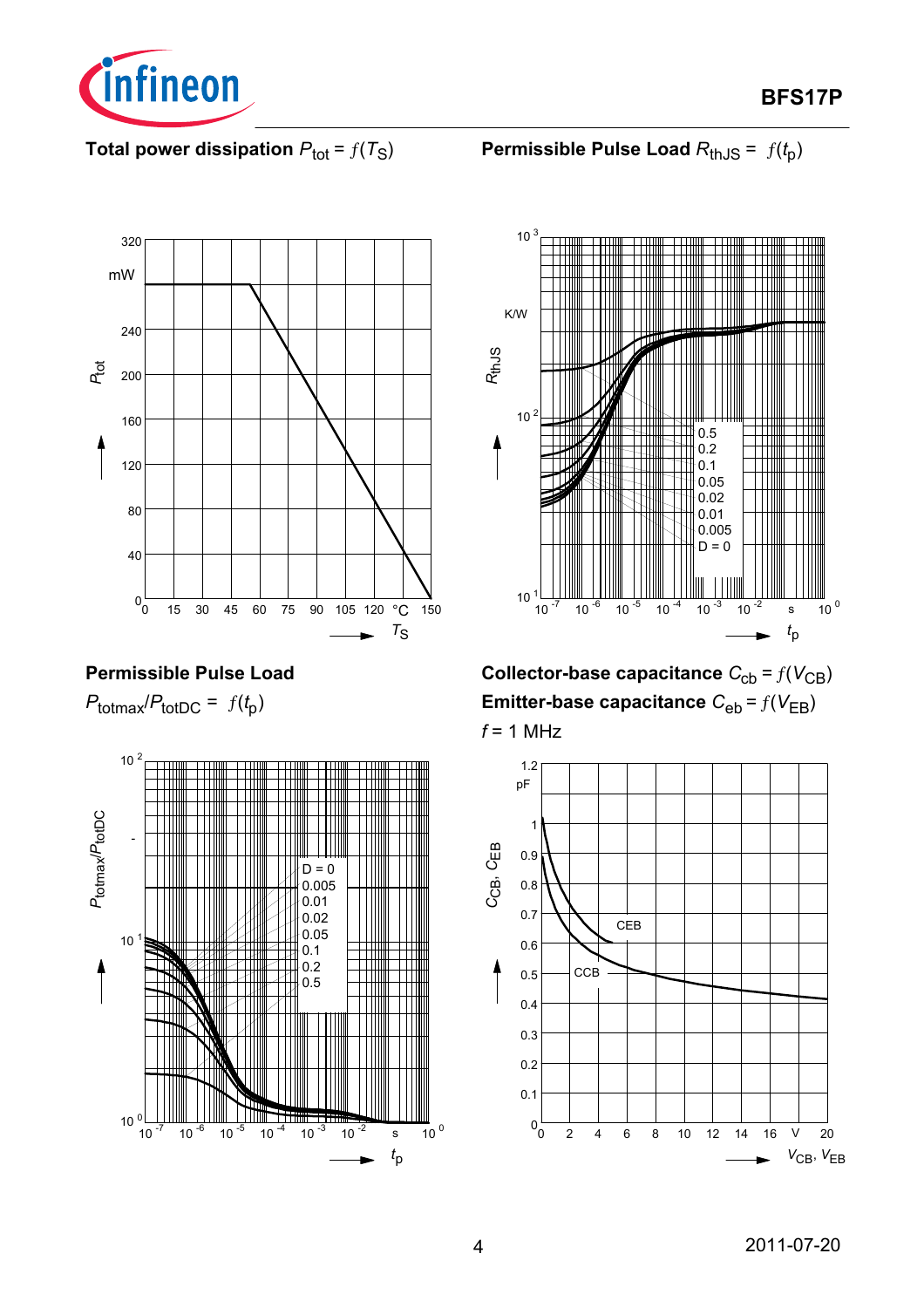

## **BFS17P**

## **Transition frequency**  $f_T = f(I_C)$

*V*<sub>CE</sub> = parameter

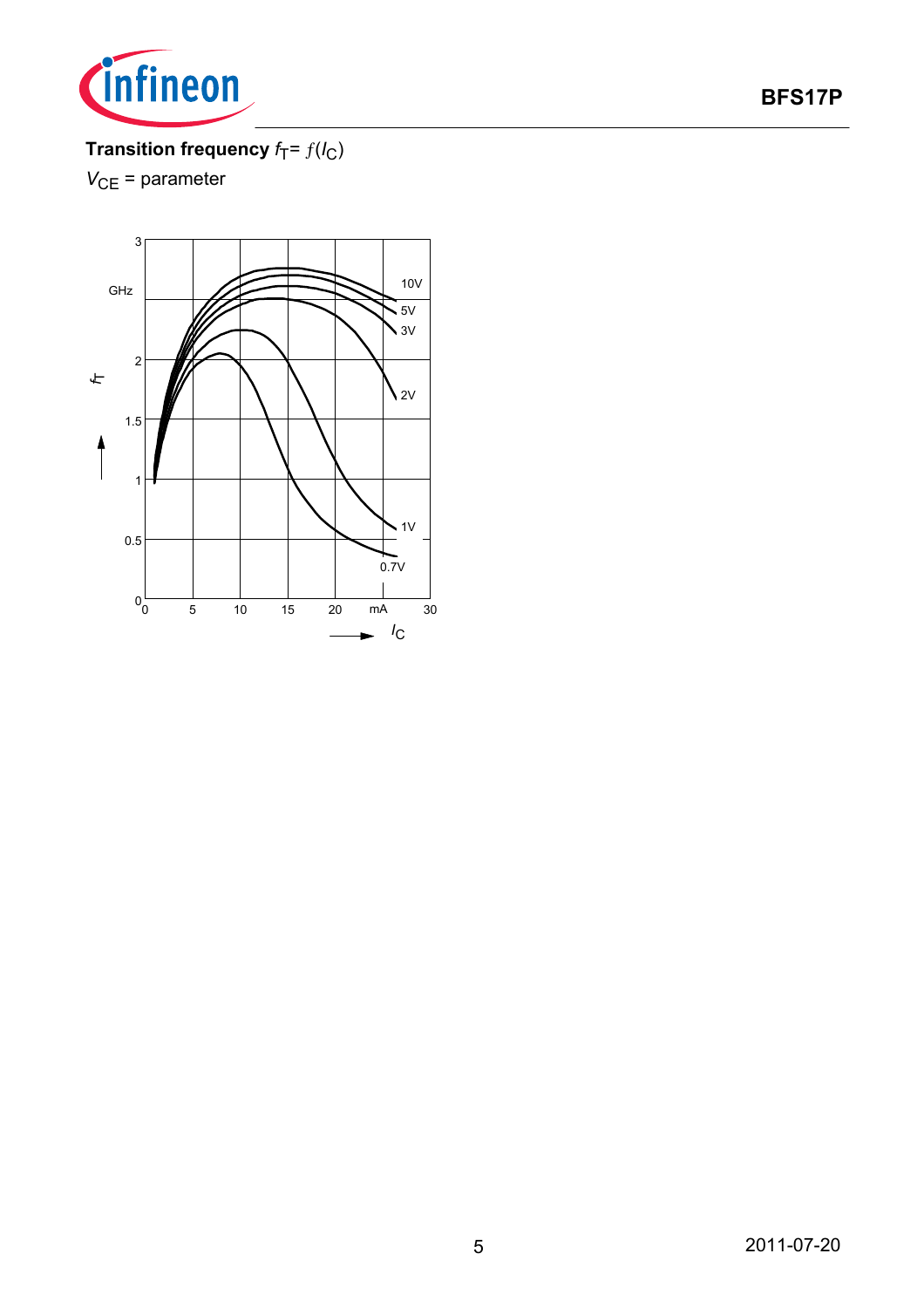